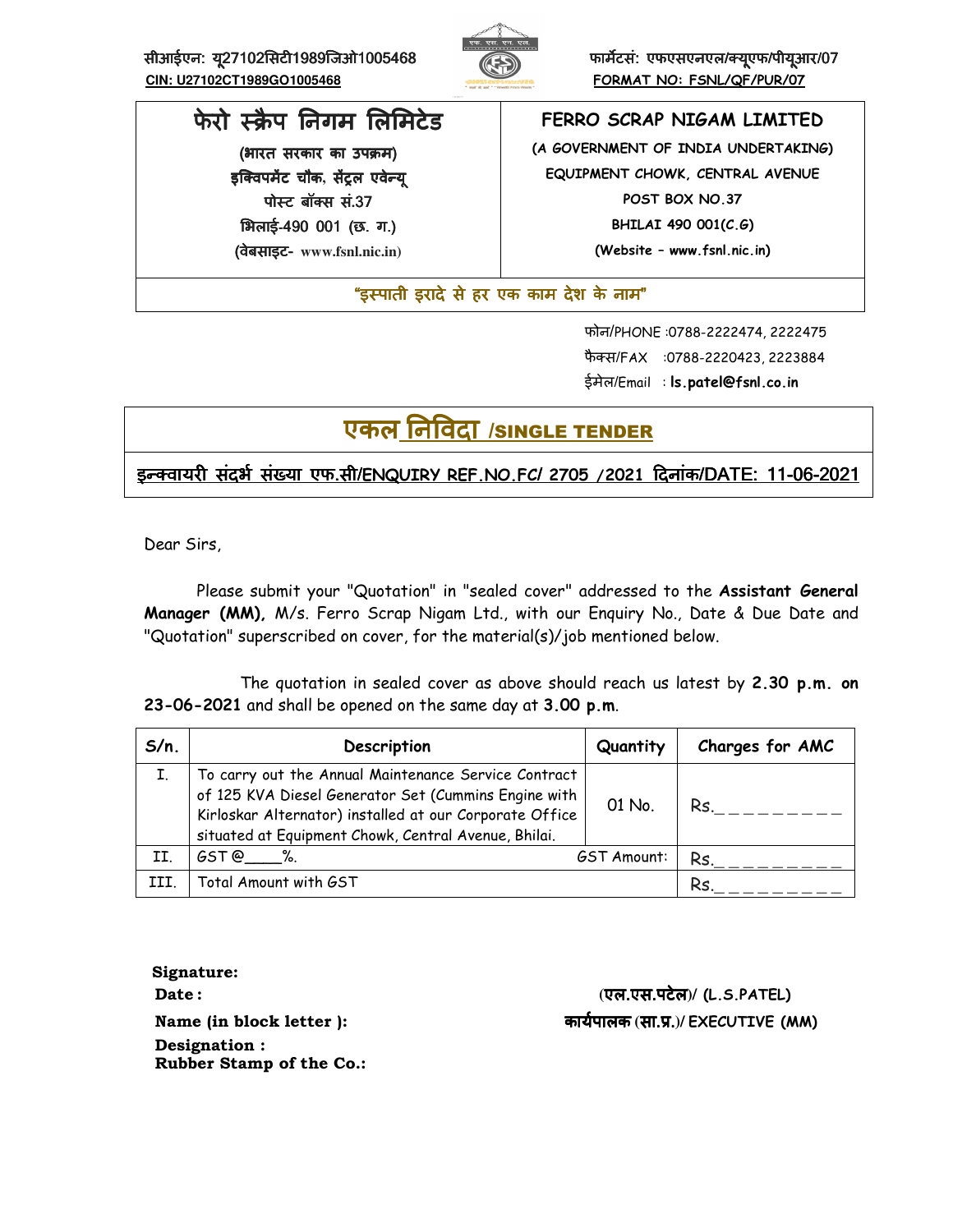

### Note :-

- 1. The **terms & conditions** are shown in the separate **Annexure-I** enclosed herewith and confirm each point in your quotation.
- 2. Bidders may visit our Corporate Office between **9 am to 5 pm on working days** (except **2nd** & **4th** Saturdays and Sundays) for any clarification before submitting the offers.
- 3. **Each page should be signed by authorised signatory of the tenderer and name & designation should be mentioned along with rubber stamp/seal of the tenderer as a token of acceptance.**

Note:- Interested vendors for the item/job mentioned in this tender can apply for vendor registration by submitting vendor enlistment form available in our website www.fsnl.co.in for future participation in tenders after enlistment. Vendors who are already enlisted with FSNL can only participate in this tender.

> **(**एल.एस.पटेल**)/ (L.S.PATEL)** कायEपालक **(**सा.L.**)/ EXECUTIVE (MM)**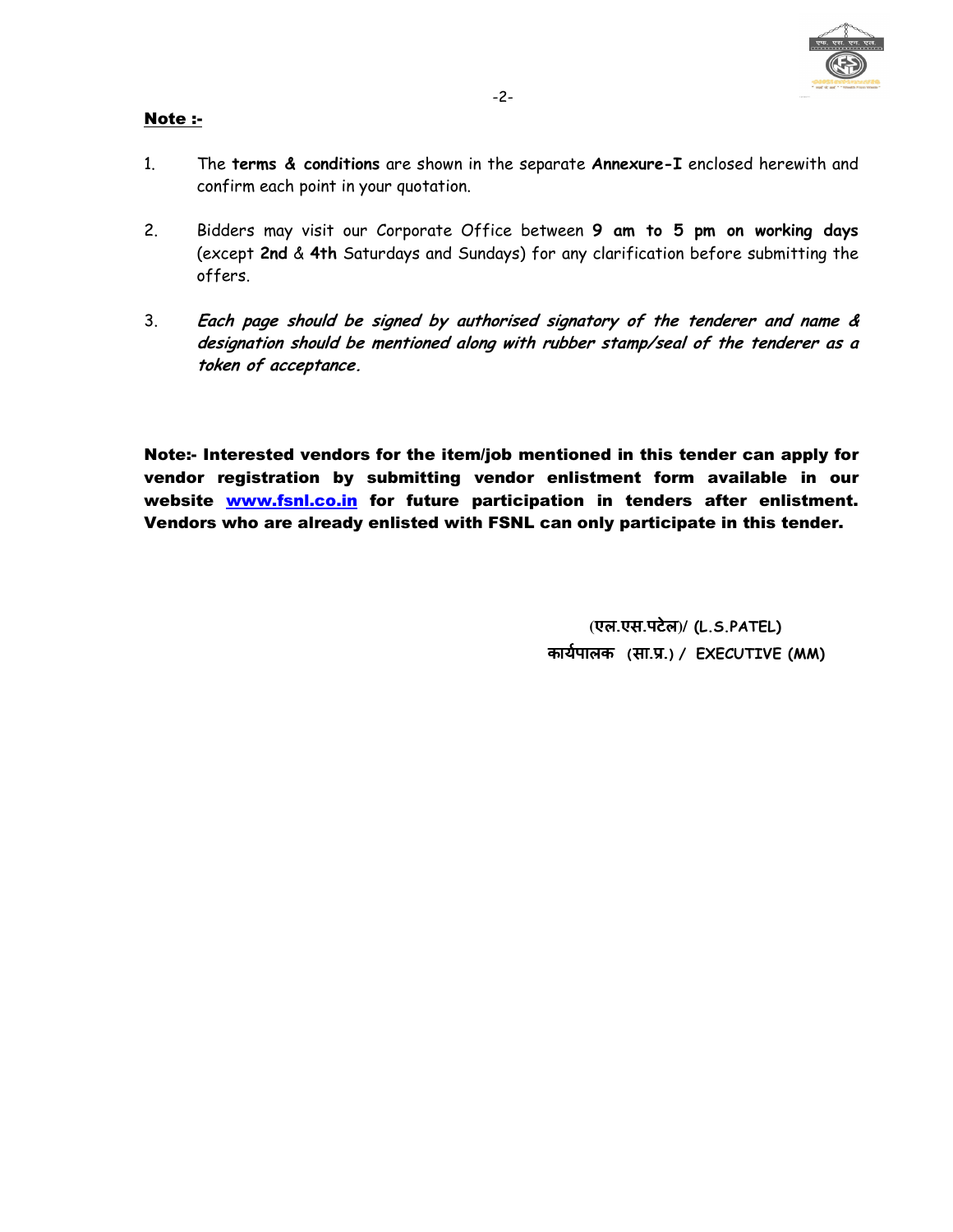## ANNEXURE-I



## **TERMS & CONDITIONS**

- 1. Mechanical/Electrical spares, if any required while servicing of the generator, will be provided by you and billed to us along with supporting voucher(s) duly certified by our P&A Deptt. Price list should be provided by you along with the spares supplied.
- 2. Tools and Tackles to be brought by you for servicing/break-down etc. free of cost.
- 3. You have to attend to our emergency calls as and when required by us in addition to the normal servicing schedule.
- 4. Engine Oil/Diesel etc. will be provided by FSNL.
- 5. If any spares required for the smooth operation/function of our D.G. Set, you will intimate us the same in advance and only after getting our prior approval, you will replace the defective item/items in such case, you will submit your bill for payment separately.
- 6. If any major overhauling will be done at your workshop all the expenses like to and fro transportation, oil, diesel, crane, insurance etc. to our account.
- 7. The service engineer has to visit our site (C.O.) minimum 12 times in the years, for attending D.G. Set, commencing from the date of service contract. The visit of the service engineer will be at an interval of 30 days from the date of last visit. This shall be preferably on 2<sup>nd</sup> Saturday of the Month. However, in the event of any breakdown in the machine you have to depute your service engineer within 12 Hour on receipt of our telephone complaint, to rectify the problems/faults. No TA & DA for attending to such breakdown calls shall be payable by us.
- 8. During each visit of service engineer, he will check up the D.G. Set, carry out necessary adjustment and rectify the problems, if any, to ensure the smooth performance of the D.G. Set.
- 9. The service engineer will also, guide, train and give necessary advise to our operators for the proper maintenance of the D.G. Set and satisfactory performance.
- 10. All necessary skilled and unskilled labour, tools of any facilities which may be required by your service engineer for completion of the job will be provided by us at our cost.
- 11. The supply of spares parts is within the purview of this service contract, this will be at our cost. Spares parts required for maintenance/repair/replacement on the D.G. Set should be procured in advance and made available to us on the date of visit of your service engineer.

**Date :** Signature  **Name (in block letter ) : Designation : : Rubber Stamp of the Co. :**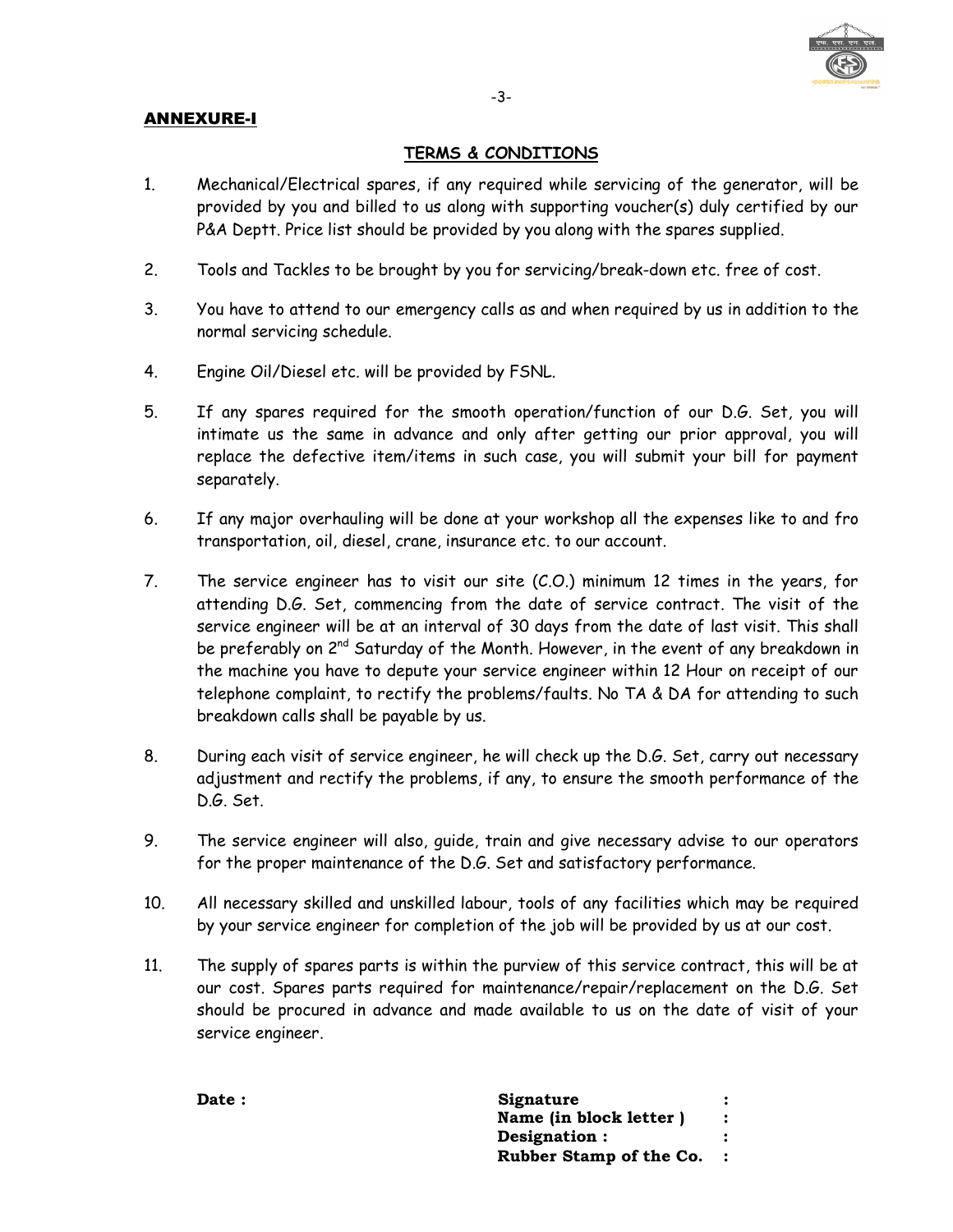

- 12. The service engineer during every visit check up the stock of emergency and running spares and suggest us the spares to be procured for his next visit for the maintenance of the D.G. Set.
- 13. During each visit, service engineer will submit us the service report stating the work done and the same will be acknowledged by us as a token of acceptance of the visit and job done.
- 14. **Service Charges :-** Service charges shall remain firm till the contract is fully executed.
- 15. **GST :-** Tenderer are requested to provide GST details as per Annexure-Il & IIl and also mention the percentage of GST applicable separately.
- 16. **GST Registration :-** Tenderer shall ensure that their GST registration and GST No. is valid and active at the time of opening of the tender.

"If in case the GST status is found invalid & not active, their offer is liable for rejection".

- 17. **Preference to "Make in India" :-** Preference to Make in India will be given as per Annexure-IV. Tenderers have to submit signed and stamped Annexure-IV.
- 18. **Validity of Contract:** This Annual Maintenance Contract shall be valid for a period of one year w.e.f. 17-08-2021 to 16-08-2022. This validity period may be extended for further one/two years on satisfactory performance and mutual agreement.
- 19. **Dealership Certificates :-** Revalidated dealership certificates is to produce as and when the same falls due.
- 20. **Payment terms :-** 100% payment shall be made within **30 days** from the date of submission of your bill along with material(s) receipted challan duly certified by our **P&A Deptt.**.
- 21. **Banker's Details :-** Tenderer are requested to state **Banker's Name**, **Branch**, **Account No**., **IFS Code** and **PAN No.** for remittance of **payment though NEFT/RTGS**.
- 22. **Guarantee :** The service to be rendered by you under the work order should be totally trouble free. In the event of any defects/trouble developed during the contractual period, you shall be liable to repair/rectify it free of cost within 48 hours on receipt of our complaint.

| Date : | Signature               |  |
|--------|-------------------------|--|
|        | Name (in block letter)  |  |
|        | Designation :           |  |
|        | Rubber Stamp of the Co. |  |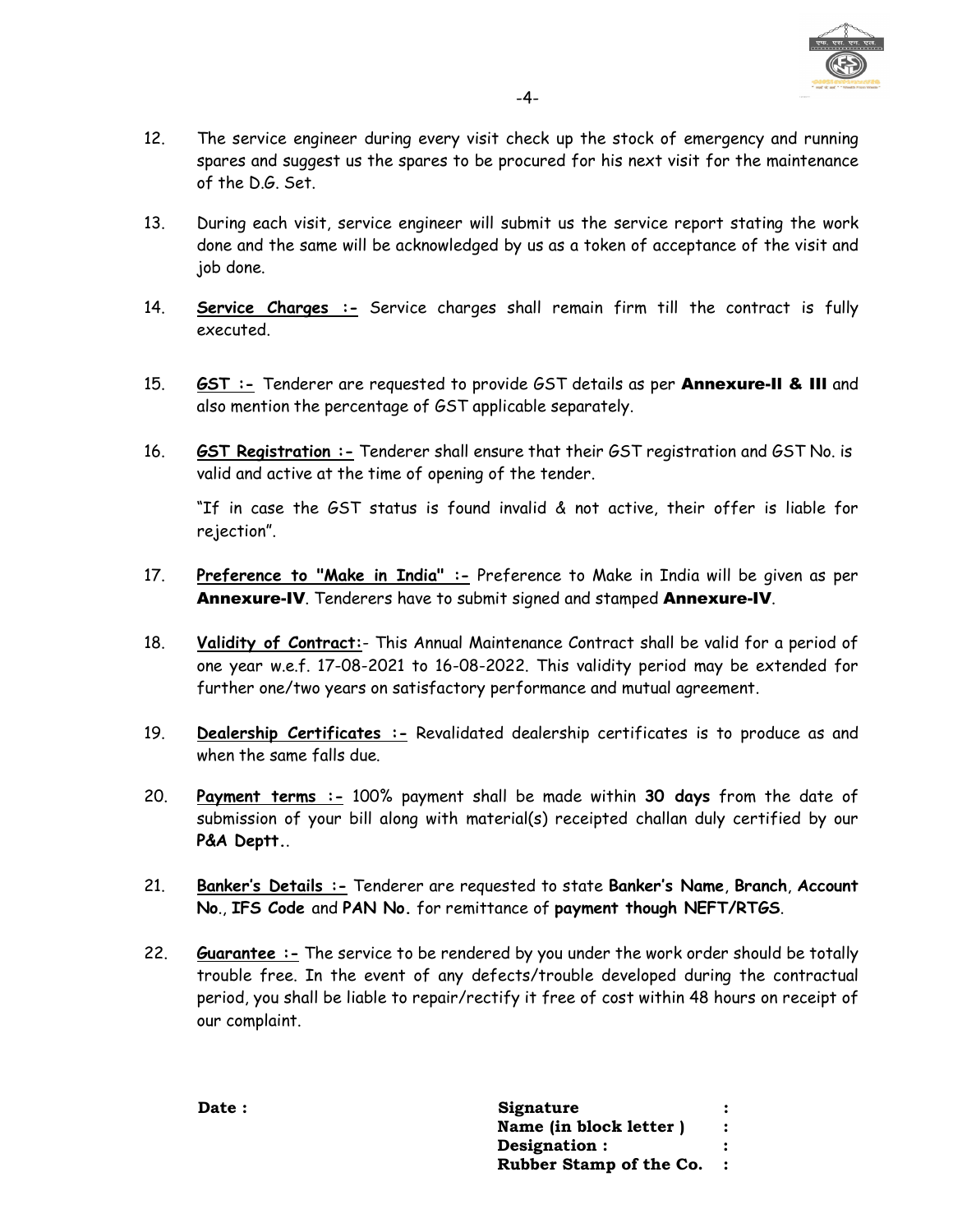

23. **Liquidated damages :-** Penalty @ 1/2% per week of the value of work order shall be charged for delay in completion of the work beyond the scheduled job completion period which will be stipulated in the work order subject to a maximum of 5% of the value of the work order. Proportionate penalty for delay for part of a week shall also be charged. The penalty falling due shall be recoverable from your bill(s).

However, L.D. is exempted on account of force majeure conditions i.e. Lockout, Strike, Transporter's strike, Riot, Civil War, Restrictions imposed by Govt. and acts of God like Flood, Earthquake, fire etc. which are beyond the tenderer's control.

- 24. **Risk Purchase :-** In the event, the successful tenderer fails to execute the work order, FSNL reserves the right to get the same executed through some other source and the extra cost thereof including the duties and taxes shall be recoverable from the successful tenderer. Your offer shall be rejected if this Risk Purchase clause is not accepted.
- 25. **Disputes :-** Should any dispute as regards quality, quantity, specification, interpretations of the work order terms or methodology for execution of work arise, the decision of FSNL will be final and binding upon the tenderer.
- 26. **Removal of doubts :-** In respect of any matter concerning the working under the work order, not specifically provided on the work order, the decision of the competent authority of FSNL shall be conclusive and binding on the tenderer.
- 27. **Arbitration :-** All disputes or differences whatsoever arising between the parties out of or relating to the construction, meaning and operation or effect of this contract or the breach thereof shall be settled by arbitration in accordance with the Rules of Arbitration of the Indian Council of Arbitration and the award made in pursuance thereof shall be binding on the parties.
- 28. **Tender acceptance :-** FSNL does not bind itself to accept the lowest in our of the tender and reserves the right to reject any or all the tender, reduce or increase the quantities without assigning any reasons whatsoever.
- 29. **Conditional Offer:-** Quotation containing any other conditions other than those stated herein will be treated as conditional offer, which may be rejected.
- 30. **Environment, health and safety of the organization :-** The job as stipulated in this enquiry should not adversely affect the environment, health and safety of the organization.

Date : Signature : Signature : Signature : Signature : Signature : Signature : Signature : Signature : Signature : Signature : Signature : Signature : Signature : Signature : Signature : Signature : Signature : Signature :  **Name (in block letter ) : Designation : : Rubber Stamp of the Co. :**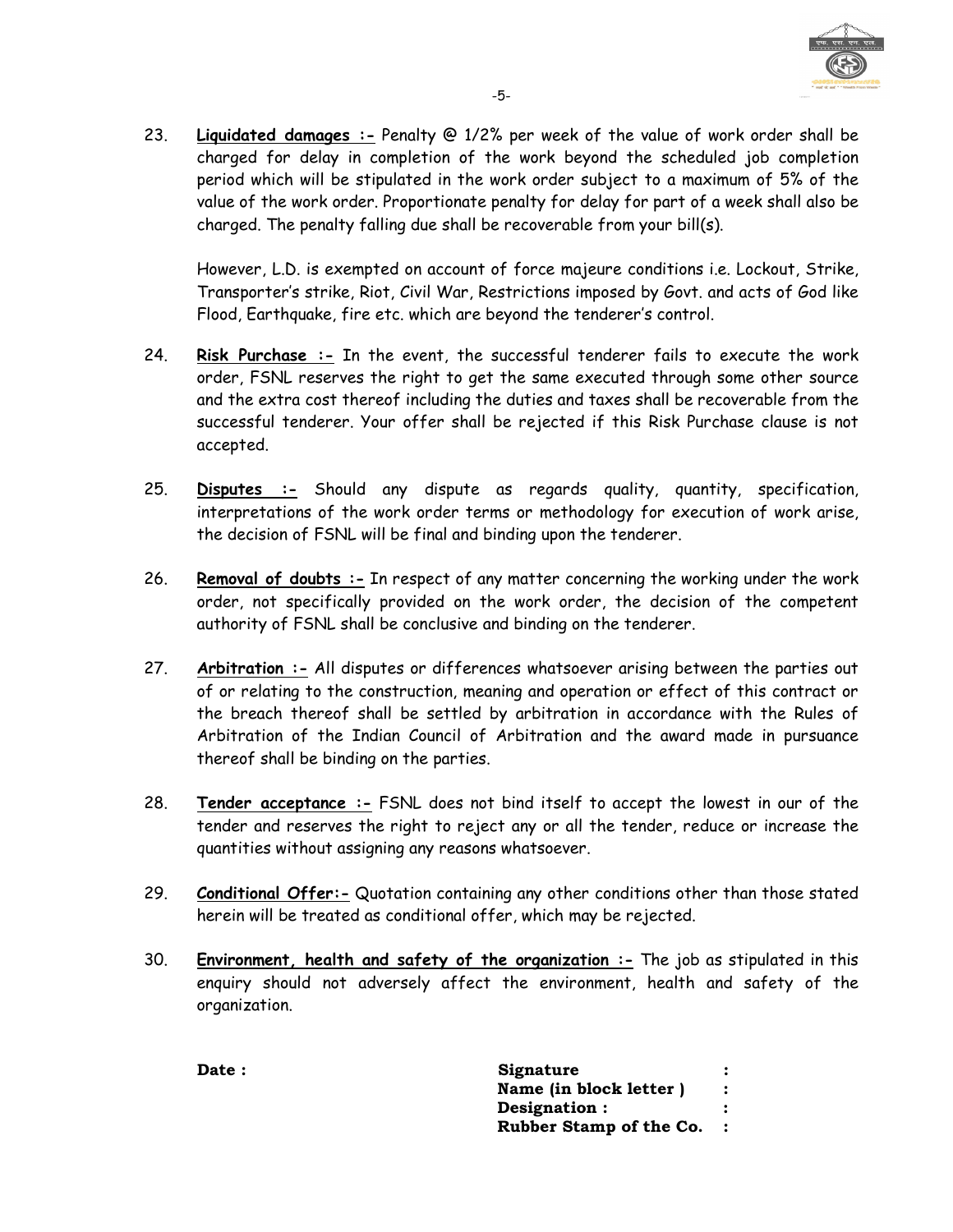

31. **MSME :-** Tenderer(s) falling under MSME category and having valid registration certificate with NSIC, are required to submit registration certificate to enable us to consider under MSME, so that applicable benefits/facilities shall be provided as per procurement policy of Government of India.

"**All MSEs will have to make declaration of Udyog Adhar Memorandum (UAM) number on Central Public Procurement Portal (CPPP), failing which such bidders will not be able to enjoy the benefits as per Public Procurement Policy for MSEs order, 2012 for tenders invited electronically through CPPP**".

- 32. **Termination of Contract :-** Termination of maintenance/service contract can be done by either side by serving a 30 days notice.
- 33. **Blacklisting :-** The tenderer hereby declares that they have never been blacklisted and/or there were no debarring action against them by any Govt. organization/ CPSE/ Court. Further vendors who are found blacklisted at any later stage their bid/offer shall be liable for cancellation.

Also those vendors who cannot execute the job/supply as per the order, FSNL in its sole discretion reserves the right to cancel the order and blacklist the firm without any notice.

- 34. **Jurisdiction :-** Disputes if any, arising out of this transaction are subject to provisions of competent court having jurisdiction over Durg.
- 35. **Regret letter :-** Please forward your regret letter in case you do not wish to quote.

## **All the above terms & conditions are acceptable to us.**

**Date :** Signature  **Name (in block letter ) : Designation : : Rubber Stamp of the Co. :**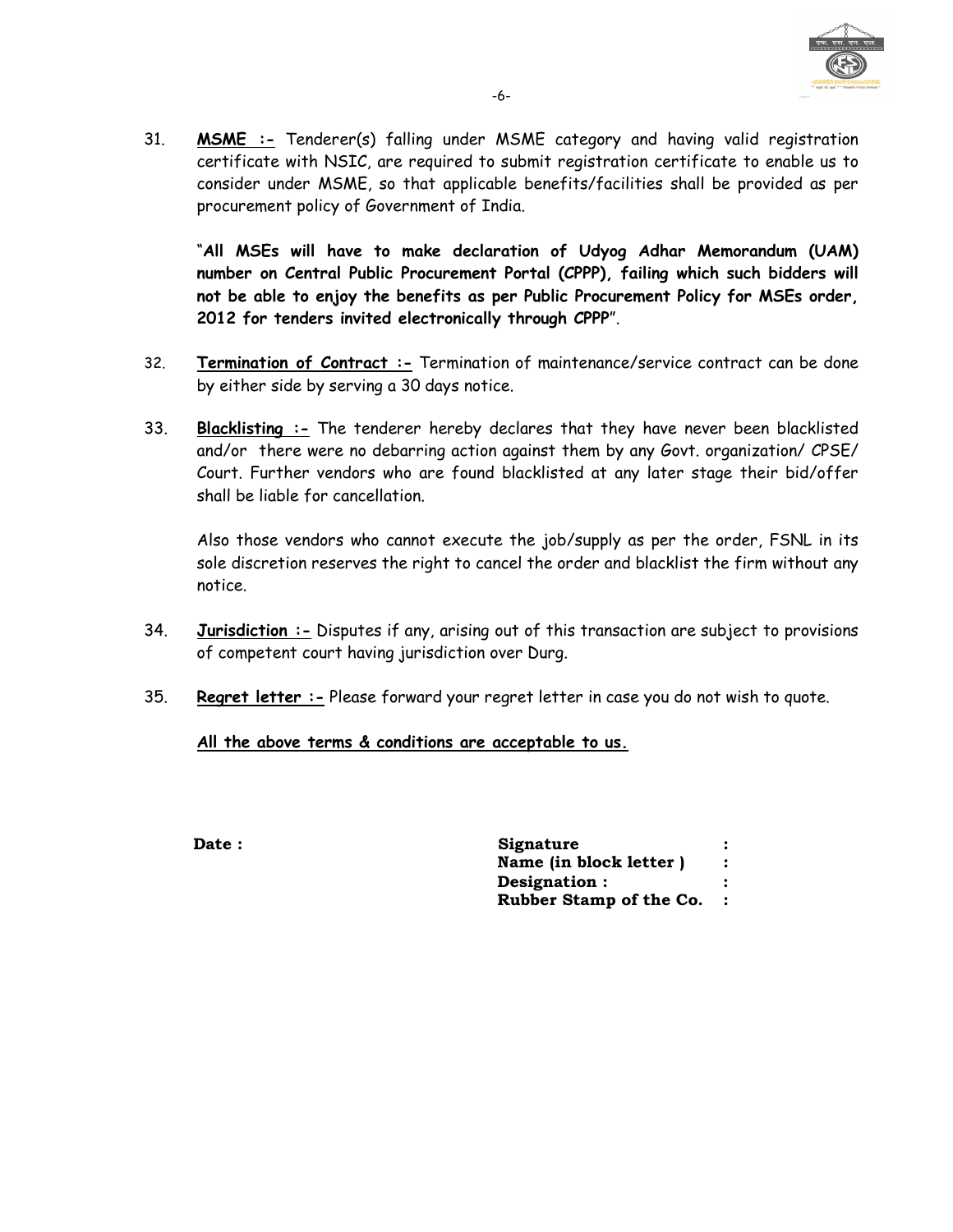

#### ANNEXURE-II

# **Please indicate the @ ……….% of GST applicable and provide copy of GST Registration Certificate. Tenderers are requested to provide following information for GST Compliance:-**

|             | Name of<br>Authorised<br>Person under<br>GST with<br>Mobile No. &<br>Email ID. | Place of Business                        |                                           | GST Regn       | Whether<br>under<br>Composition<br>Scheme |    | <b>HSN</b><br>Code<br>No. |
|-------------|--------------------------------------------------------------------------------|------------------------------------------|-------------------------------------------|----------------|-------------------------------------------|----|---------------------------|
| Vendor Name |                                                                                | Principal<br>Place of<br><b>Business</b> | Additional<br>Place of<br><b>Business</b> | No.<br>(GSTIN) | Yes                                       | No |                           |
|             |                                                                                |                                          |                                           |                |                                           |    |                           |
|             |                                                                                |                                          |                                           |                |                                           |    |                           |
|             |                                                                                |                                          |                                           |                |                                           |    |                           |
|             |                                                                                |                                          |                                           |                |                                           |    |                           |
|             |                                                                                |                                          |                                           |                |                                           |    |                           |
|             |                                                                                |                                          |                                           |                |                                           |    |                           |
|             |                                                                                |                                          |                                           |                |                                           |    |                           |
|             |                                                                                |                                          |                                           |                |                                           |    |                           |

| Signature               |  |
|-------------------------|--|
| Name (in block letter)  |  |
| Designation :           |  |
| Rubber Stamp of the Co. |  |
|                         |  |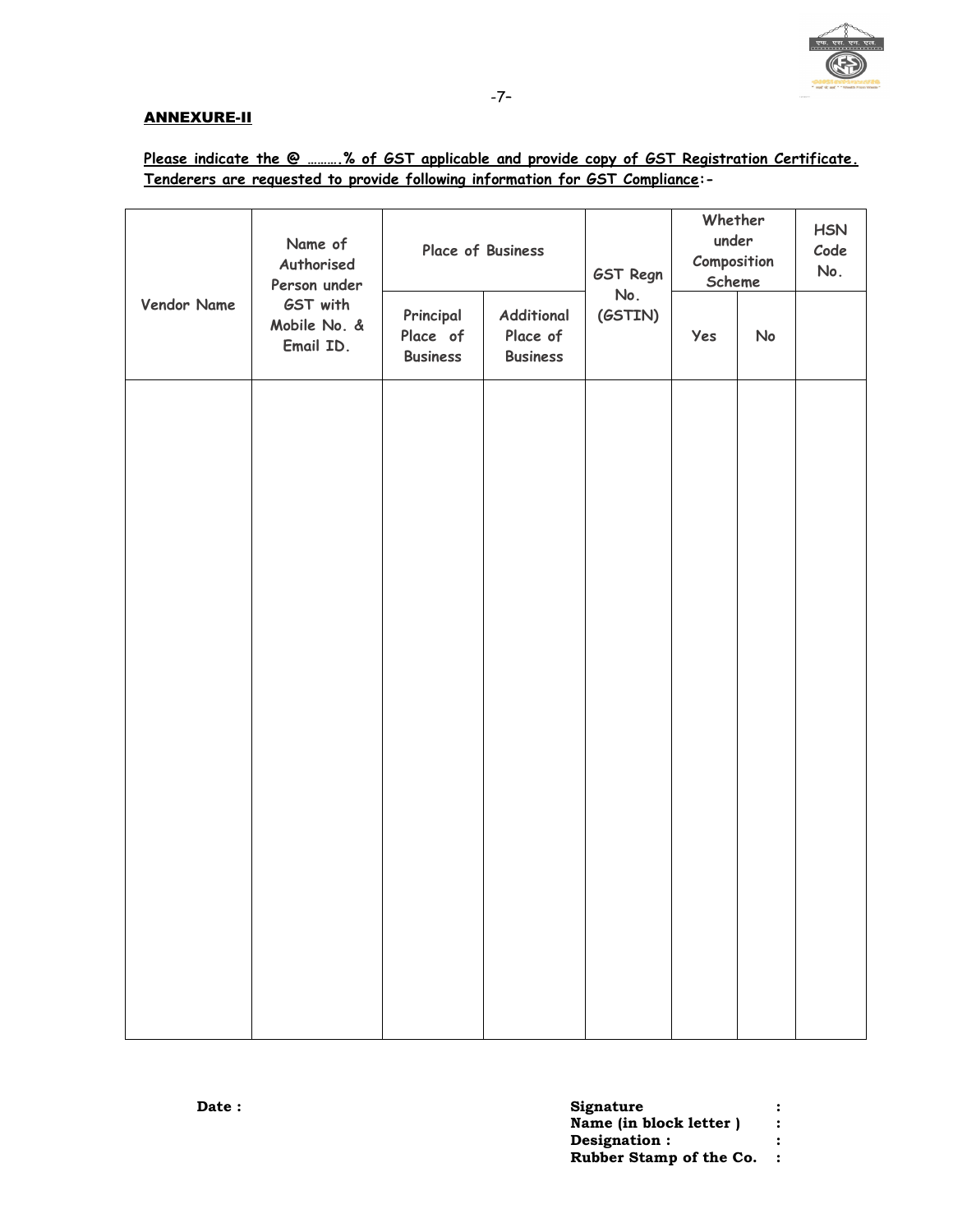#### ANNEXURE-III



### **Following undertaking is to be provided by Contractor/ vendor's at the time of submission of quotation :-**

- 1. (a) We agree to do all things not limited to providing GST invoices or other documentation as per GST law relating to the above supply, payment of taxes, timely filling of valid statutory returns for tax period on the Goods and Service tax portal etc. that may be necessary to match the invoice on GST common portal and enable FSNL to claim input tax credit in relation to any GST payable under this Agreement or in respect of any supply/ service under this agreement.
	- (b) In case the Input Tax Credit of GST is denied or demand is recovered from FSNL on account of any non- compliance by the vendor/supplier/contractor, including non-payment of GST charged and recovered, the contractor shall indemnify FSNL in respect of all claims of tax, penalty and/or interest, loss, damages, costs, expenses and liability that may arise due to such noncompliance.
	- (c) Contractor/Vendor shall maintain high GST compliance rating track record at any given point of time.
	- (d) The Contractor/ Vendor shall avail the most beneficial notification, abatements, exemptions etc., if any, as applicable for the supplies/services under the Goods and Service Tax.
- 2. Any invoice issued in favour of FSNL shall contain the following particulars:
	- a. Name, address and GSTIN of the supplier;
	- b. Serial number of the invoice;
	- c. Date of issue;
	- d. Name, address and GSTIN of the recipient (FSNL Unit/C.O)
	- e. Name and address of the recipient and the address of the delivery, along with the State and its code,"
	- f. HSN code of goods or Accounting Code of services;
	- g. Description of goods or services;
	- h. Quantity in case of goods and unit or Unique Quantity Code thereof;
	- i. Total value of supply of goods or services or both;
	- j. Taxable value of supply of goods or services or both taking into discount or abatement if any;"
	- k. Rate of tax (Central Tax, State Tax, Integrated Tax (for inter-state supply), Union Territory Tax or cess);"
	- l. Amount of tax charged in respect of taxable goods or services (Central Tax, State Tax, Integrated Tax (for inter-state supply), Union Territory Tax or cess);"
	- m. Place of supply along with the name of State, in case of supply in the course of inter-state trade or commerce;"
	- n. Address of the billing where the same is different from the place of supply.
	- o. Signature or digital signature of the supplier or his authorised representative on Invoice.

| <b>Date :</b> | Signature               |  |
|---------------|-------------------------|--|
|               | Name (in block letter)  |  |
|               | Designation:            |  |
|               | Rubber Stamp of the Co. |  |
|               |                         |  |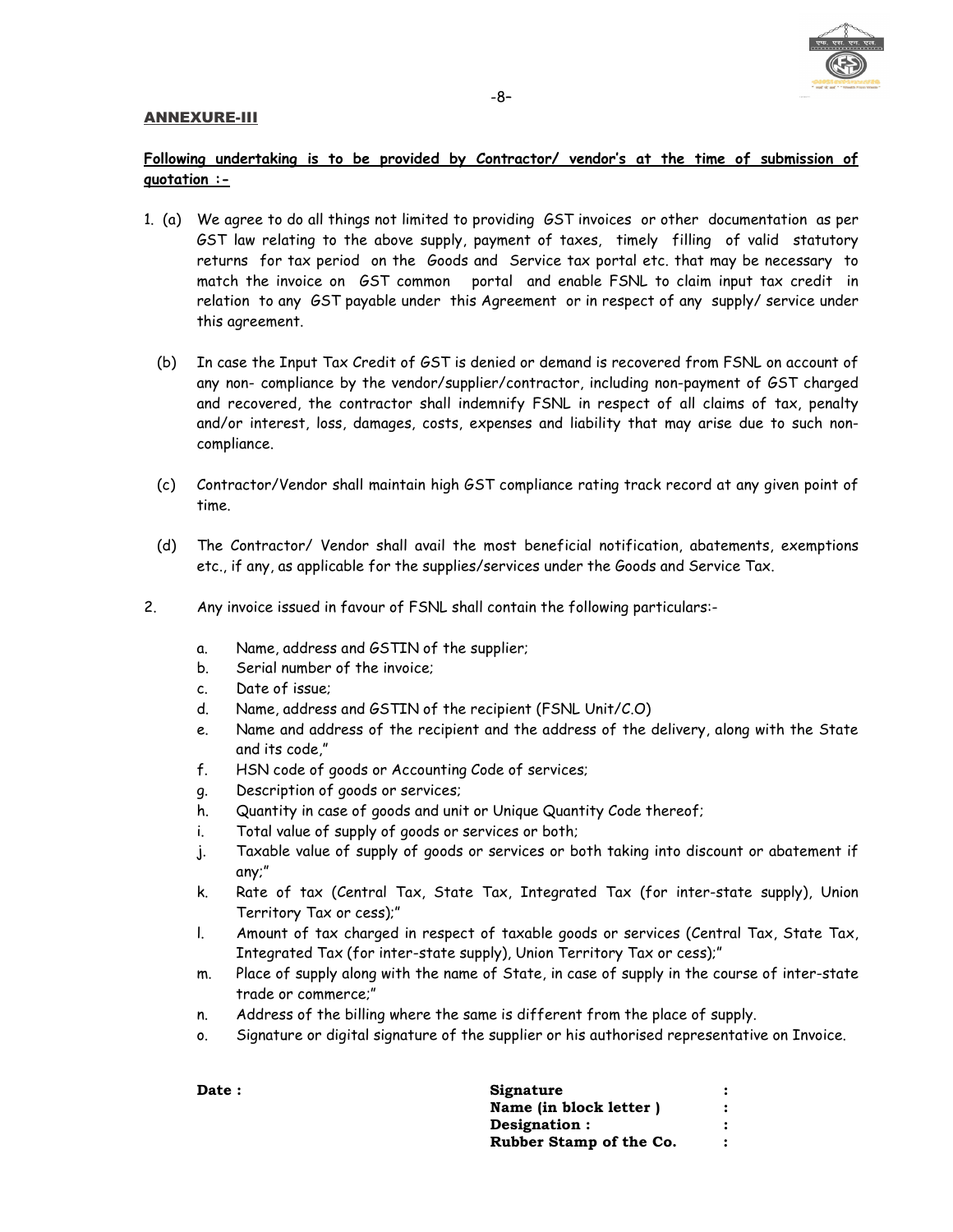

- 3. GST invoice shall be prepared in triplicate, in case of supply of goods, in the following manner:
	- a. The original copy being marked as ORIGINAL FOR RECIPIENT;
	- b. The duplicate copy being marked as DUPLICATE FOR TRANSPORTER and
	- c. The triplicate copy being marked as TRIPLICATE FOR SUPPLIER.
- 4. GST invoice shall be prepared in duplicate, in case of supply of services, in the following manner :
	- a. The original copy being marked as ORIGINAL FOR RECIPIENT; and
	- b. The duplicate copy being marked as DUPLICATE FOR SUPPLIER.
- 5. In case of any advance given against any supplies contract, the supplier of the goods shall issue Receipt Voucher containing the details as prescribed in the GST Acts 2017 read with GST Rules, 2017.
- 6. For the purpose of the above mentioned requirements, the contractor/vendor shall provide necessary documents as may be necessary and shall allow inspection of the same to concerned authorities.

**All the above terms & Conditions are acceptable to us.** 

| <b>Date :</b> | Signature               |  |
|---------------|-------------------------|--|
|               | Name (in block letter)  |  |
|               | Designation             |  |
|               | Rubber Stamp of the Co. |  |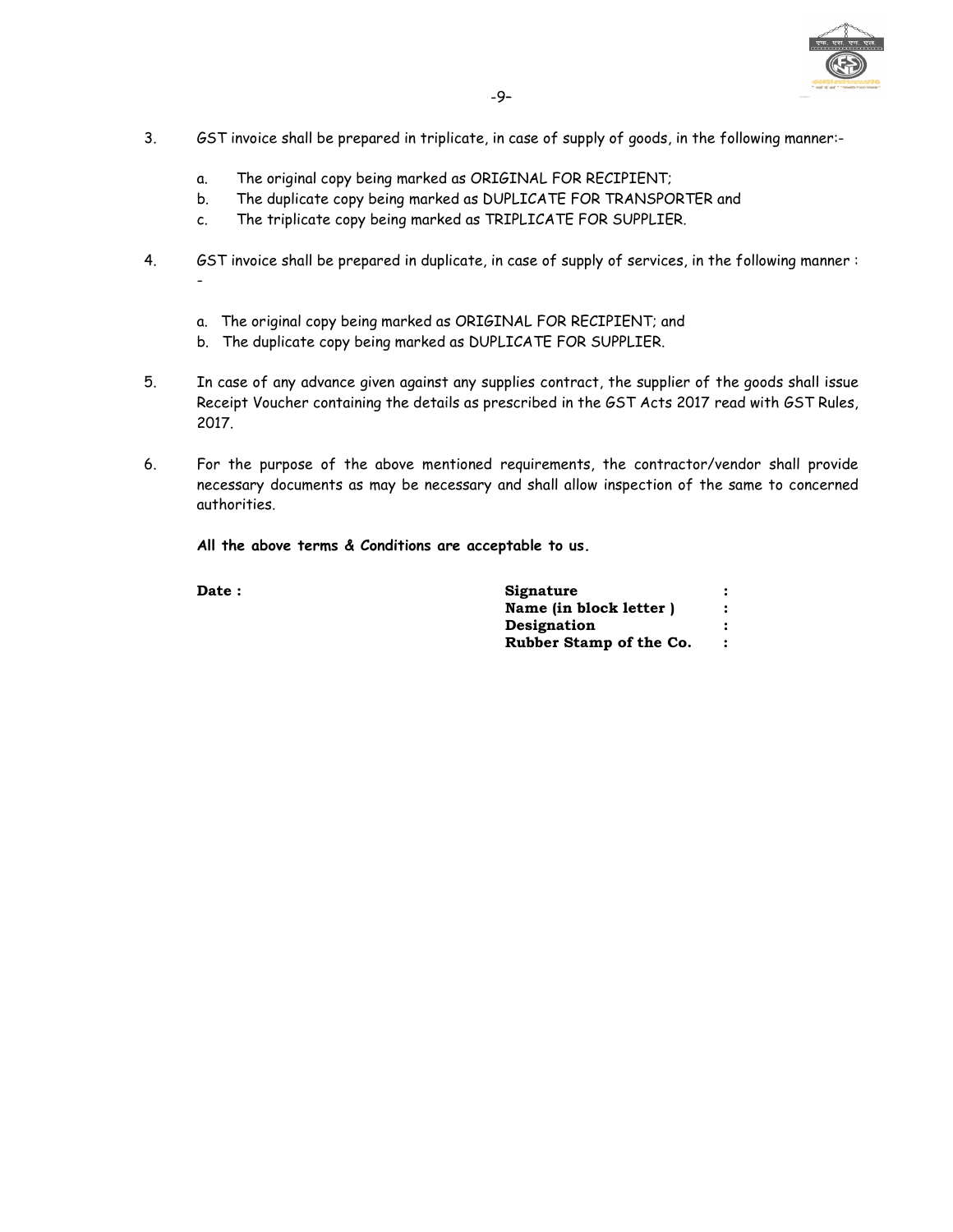

#### ANNEXURE –IV

#### **PREFERENCE TO "MAKE IN INDIA"**

- **1. Purchase preference shall be given to local suppliers in all procurement in the manner specified hereunder**: -
- (a) In procurement of goods where the estimated value of procurement is Rs. 50.00 lakhs or less, only the local suppliers shall be eligible. If the procurement of such goods is more than Rs. 50.00 lakhs, the provision as stipulated under shall be applicable as the case may be.
- (b) In procurement of goods which are divisible in number, following procedure shall be adopted:
	- (i). If the L1 bidder is from the local supplier, the contract for full quantity will be awarded to L1 bidder.
	- (ii). If L1 bidder is not from the local supplier, 50% of the order quantity shall be awarded to L1. Thereafter, the lowest bidder among the local supplier will be invited to match the L1 price for the remaining 50% quantity subject to the local supplier's quoted price falling within the margin of purchase preference of 20% & contract for that quantity shall be awarded to such local supplier subject to matching the L1 price. In case such lowest eligible local supplier fails to match the L1 price or accepts less than the offered quantity, the next higher local supplier within the margin of purchase preference shall be invited to match the L1 price for remaining quantity and so on, and contract shall be awarded accordingly. In case some quantity is still left uncovered on local suppliers, then such balance quantity may also be awarded to L1 bidders.
- (c) If the procurement of goods which are not divisible in number, such as procurement of services/repairs etc. following procedure shall be adopted: -
	- (i). If L1 is from the local supplier, the contract will be awarded to L1 bidder.
	- (ii). If L1 is not from a local supplier, the lowest bidder among the supplier will be invited to match the L1 price subject to local supplier's quoted price falling within the margin of purchase preference of 20% and the contract shall be awarded to such local supplier subject matching the L1 price.
	- (iii). In case such lowest eligible supplier fails to match the L1 price, the local supplier with the next higher bid within the margin of purchase preference of 20% shall be invited to match the L1 price and so on and contract shall be awarded accordingly. In case none of the local supplier within the margin of purchase preference matches the L1 price, then the contract may be awarded to the L1 bidder.

#### **2. Verification of local content :-**

(i). The local supplier at the time of tender shall be required to provide self-certification that the item offered meets the minimum local content of 50% and shall give details of location(s) at which the local value addition is made.

Date : Signature : **Signature Name (in block letter ) : Designation : Rubber Stamp of the Co. :**